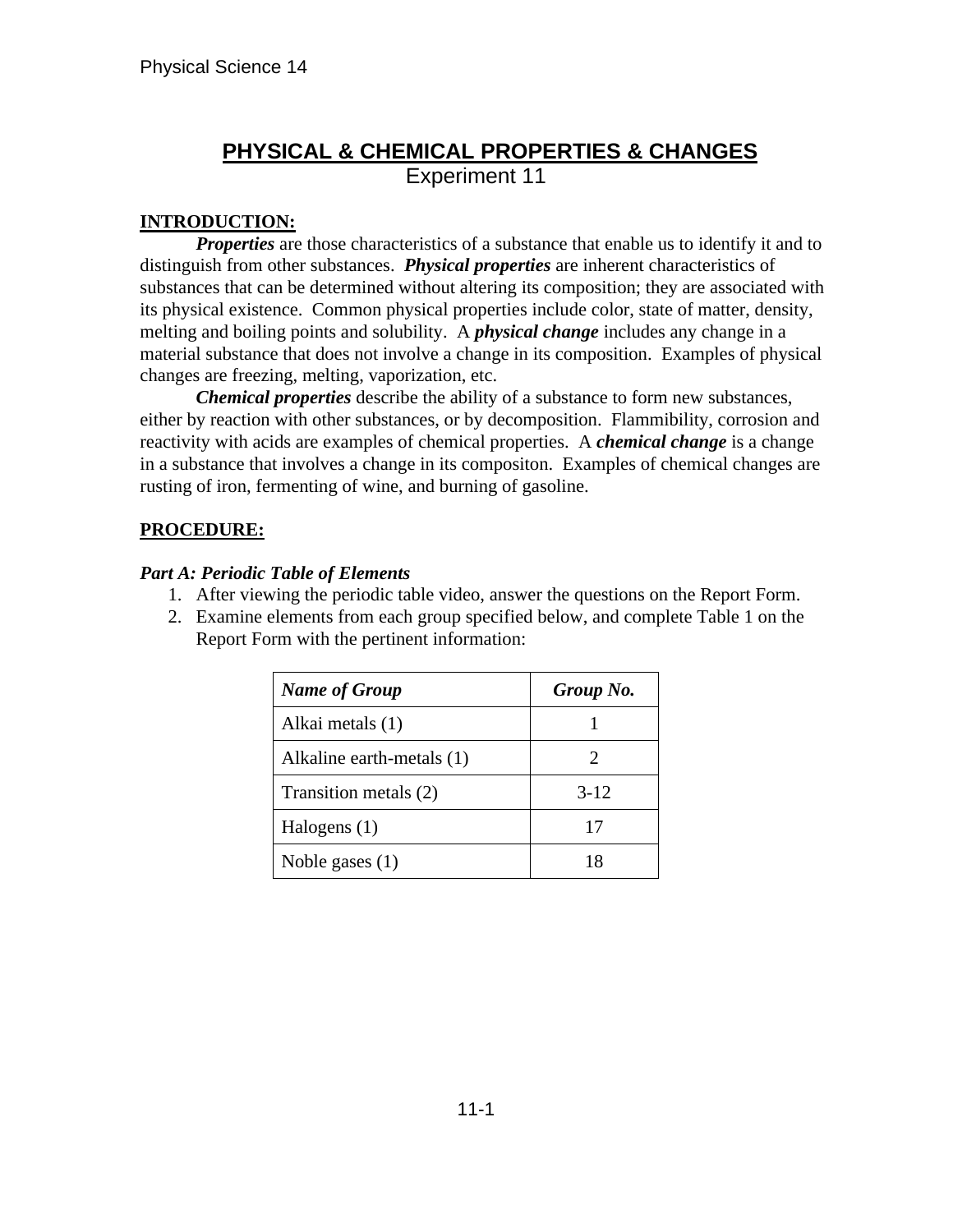#### *Part B: Physical & Chemical Changes*

For each question, (a) Describe the change and (b) tell whether it is *physical* or *chemical*. Write your responses on the Report Form

- 1. Add a small amount of sodium bicarbonate (baking soda) to a test tube and fill about 1/3 with distilled water. Add few drops of 1% phenolphthalein solution. Stir the solution with a stirring rod until all of the solid dissolves. Observe any changes that occurred and record on the Report Form. Afterwards, dispose of the mixture in the sink and clean the test tube.
- 2. Sandpaper a nail to make it clean and shiny. Obtain  $\frac{1}{2}$  test tube of cupric sulfate (CuSO<sub>4</sub>) solution, and gently place the nail in it. Let it stand for several minutes. Remove the nail and examine its suface, then wipe it clean with a paper towel. Dispose of the paper towel in the trash and the cupric sulfate solution in the WASTE container. Clean the test tubes.
- 3. Place a small amount of sodium chloride (NaCl) from the stock bottle into a test tube. Fill tube tube about 1/3 full with distilled water. Stir the contents carefully until the crystals disappear. Save the test tube and its contents for the next step.
- 4. Pour the contents of the test tube from step 3 into a beaker and place over a hot plate. Heat just enough until the liquid is gone. Observe the change, then let the beaker cool. When it has cooled, clean it by rinsing with water.

#### **Note: Use caution when heating the beaker on the hot plate. Once the liquid is gone, the contents of the beaker could spatter and create a safety hazard. DO NOT OVERHEAT THE BEAKER.**

5. Fill a test tube 1/3 with 3% hydrogen peroxide. Add a few drops of potassium iodide (KI) to the test tube, and observe the changes. Discard the solution into the sink and clean the test tube.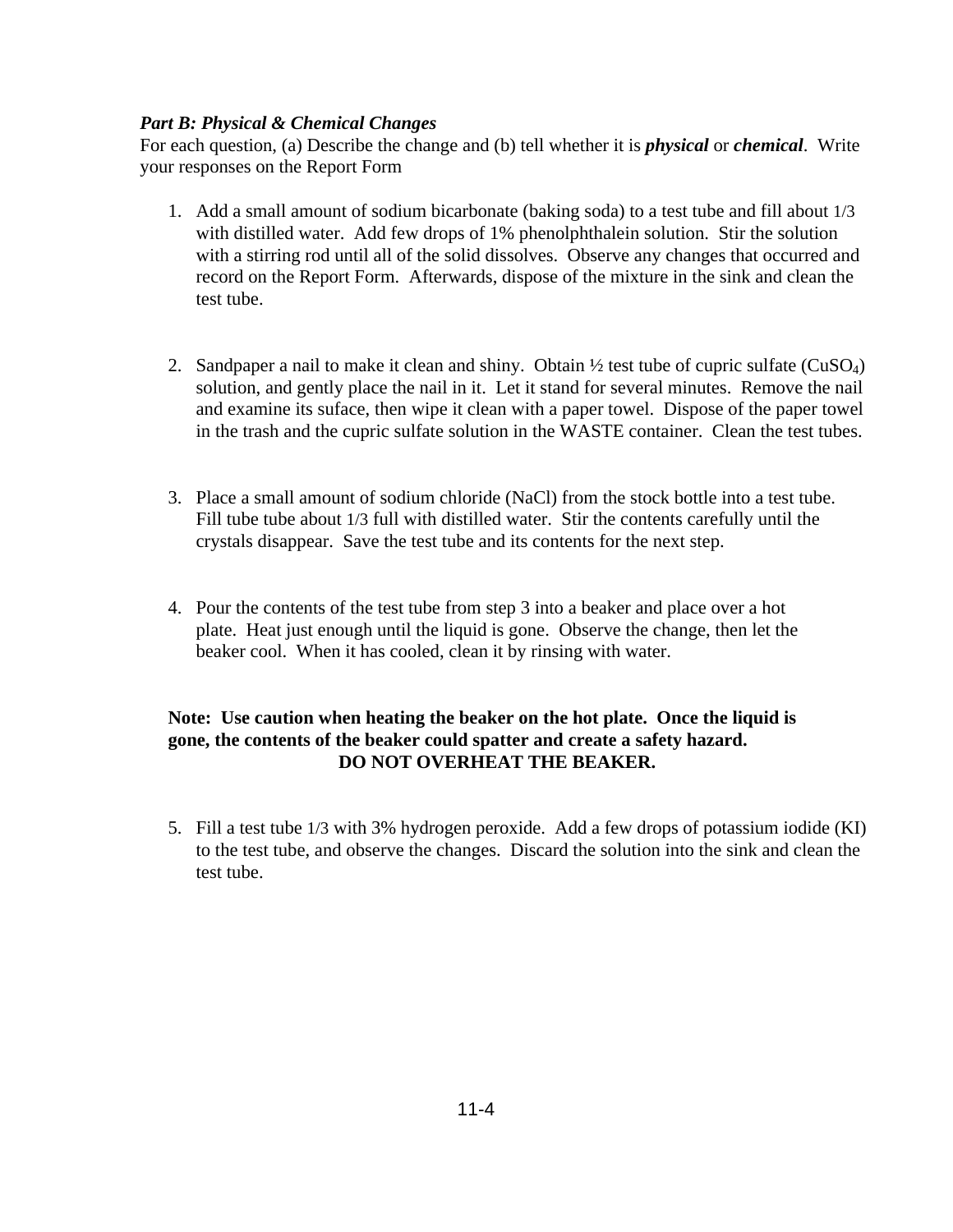# **REPORT FORM** Experiment 11

### *Part A: Periodic Table of Elements*

- 1. Who was the first person who organized the periodic table?
- 2. What is a period in the periodic table? What does it represent?

3. What is a group or family in the periodic table? What does it represent?

4. List 3 characteristics each for metals and non-metals.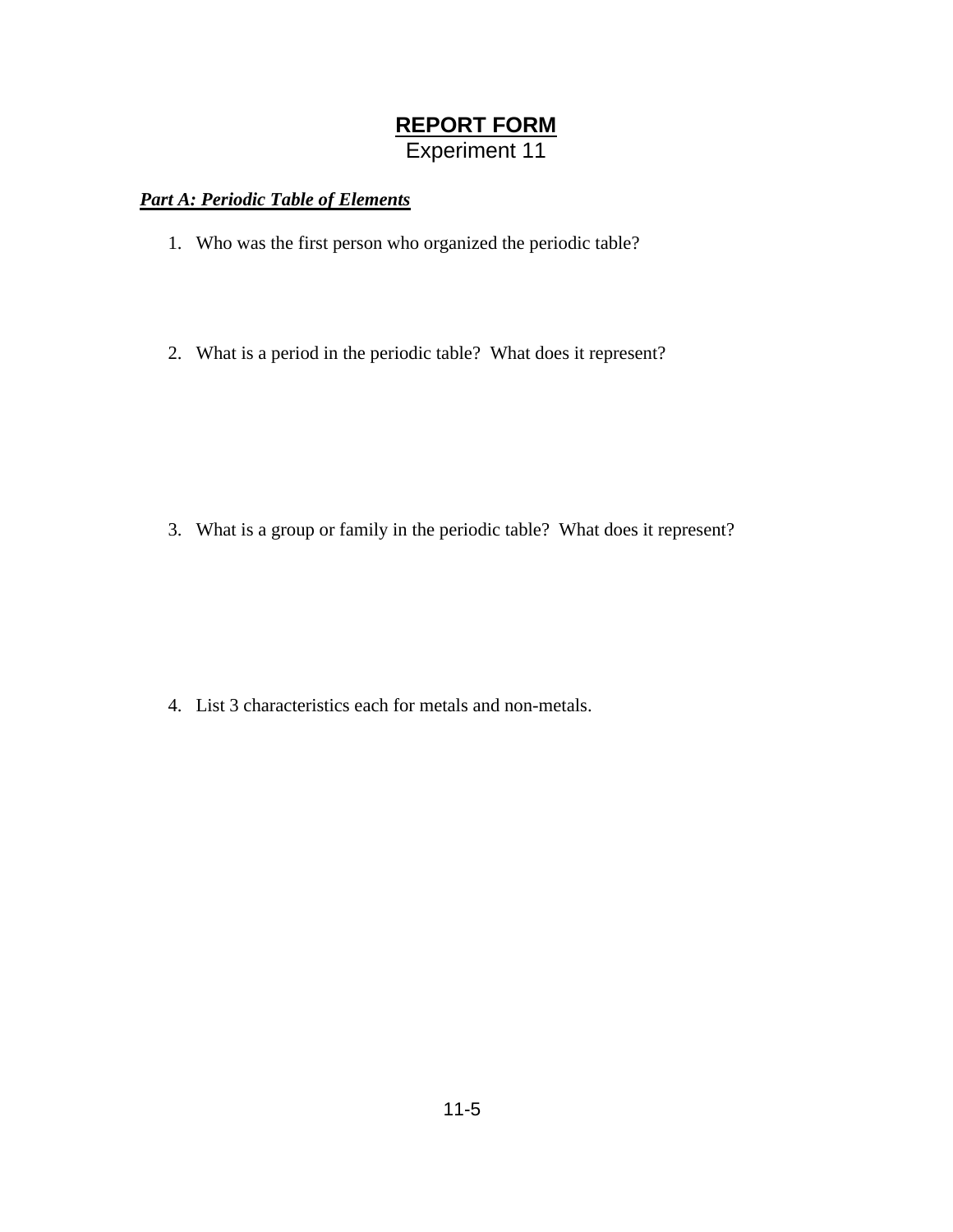| ., |  |
|----|--|
|----|--|

| <b>Element</b> | Symbol | <b>Atomic</b><br>No. | Common<br><b>Group Name</b> | Physical<br><b>State</b> | Metal/Nonmetal |
|----------------|--------|----------------------|-----------------------------|--------------------------|----------------|
|                |        |                      |                             |                          |                |
|                |        |                      |                             |                          |                |
|                |        |                      |                             |                          |                |
|                |        |                      |                             |                          |                |
|                |        |                      |                             |                          |                |
|                |        |                      |                             |                          |                |
|                |        |                      |                             |                          |                |
|                |        |                      |                             |                          |                |
|                |        |                      |                             |                          |                |
|                |        |                      |                             |                          |                |
|                |        |                      |                             |                          |                |
|                |        |                      |                             |                          |                |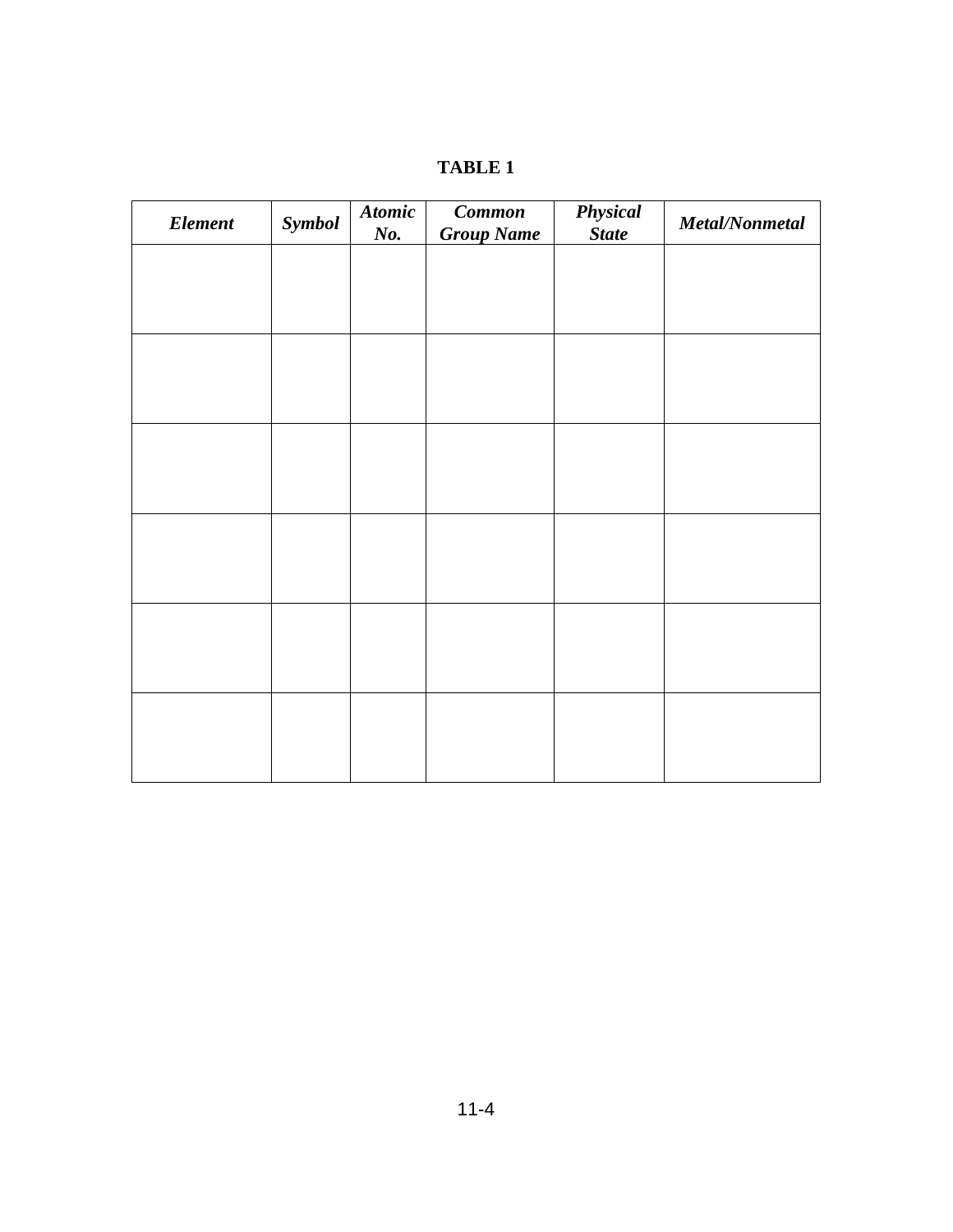| (b)                             |
|---------------------------------|
|                                 |
|                                 |
|                                 |
| (b)                             |
| 4. (a) $\overline{\phantom{a}}$ |
|                                 |
|                                 |
|                                 |

## **Part B: Physical and Chemical Changes**